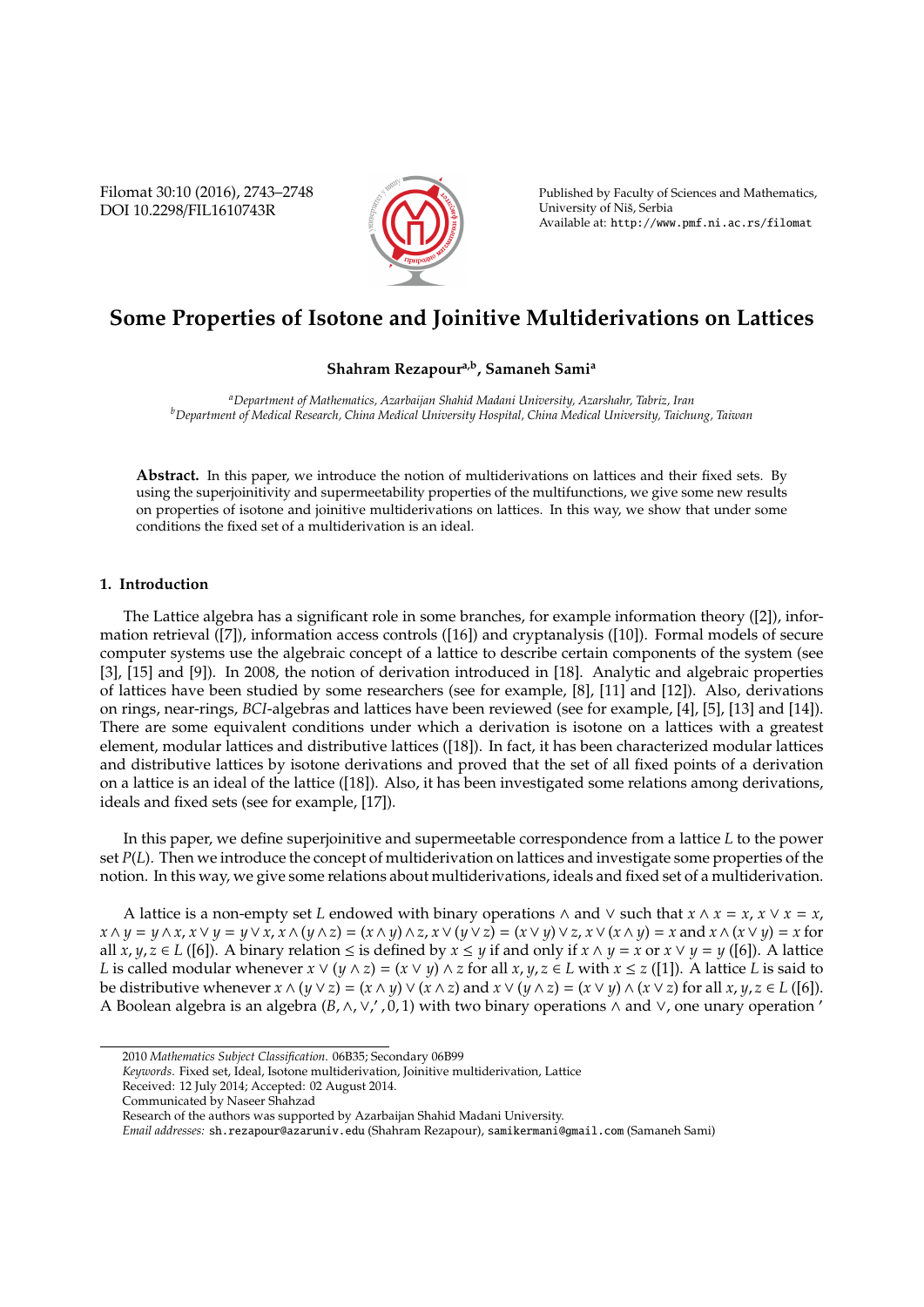and two nullary operations 0 and 1 such that (*B*,∧,∨) is a distributive lattice, *a* ∧ 1 = *a* and 0 ∨ *a* = *a* for all *a* ∈ *B* and there is  $a' \in B$  such that  $a \wedge a' = 0$  and  $a \vee a' = 1$  for all  $a \in B$  ([6]). Let *L* be a lattice. Finally, an ideal is a non-void subset *I* of a lattice *L* such that  $x \le y$  and  $y \in I$  implies  $x \in I$  and  $x, y \in I$  implies  $x \vee y \in I$ ([6]). We say that *I* is down-closed whenever satisfies the first property of the ideal.

**Lemma 1.1.** *[6] Let (L*,∧,∨*) be a lattice and* ≤ *the binary relation. Then (L*,≤*) is a poset, x* ∧ *y is the greater lower bound* (*g.l.b*) of  $\{x, y\}$  *and*  $x \vee y$  *is the lower upper bound* (*l.u.b*) of  $\{x, y\}$  *for all*  $x, y \in L$ .

It has been proved that  $x \wedge y \le x$ ,  $x \wedge y \le y$ ,  $x \le x \vee y$ ,  $y \le x \vee y$ ,  $y \le z$  implies  $x \wedge y \le x \wedge z$ ,  $x \vee y \le x \vee z$  for any  $x, y, z \in L$  and  $x \vee a \leq y \vee b$  and  $x \wedge a \leq y \wedge b$  for all  $x, y, a, b \in L$  with  $x \leq y$  and  $a \leq b$  ([6]).

#### **2. The Preliminary**

Let *L* be a lattice, 2<sup>L</sup> the set of nonempty subsets of *L* and *M*, *N*  $\in$  2<sup>L</sup>. We define the operation  $\land$  and  $\lor$  on 2<sup>*L*</sup> by *M* ∧ *N* = {*x* ∈ *L* : there exist *m* ∈ *M* and *n* ∈ *N* such that *x* = *m* ∧ *n*} and *M* ∨ *N* = {*x* ∈ *L* : there exist *m* ∈ *M* and *n* ∈ *N* such that  $x = m \vee n$ . We abbreviate  $M \wedge \{x\}$  and  $M \vee \{x\}$  by  $M \wedge x$  or  $M \vee x$ , respectively. We say  $M \leq N$  whenever for each  $m \in M$  there exists  $n \in N$  such that  $m \leq n$ . It is easy to see that  $\leq$  does not satisfy antisymmetry property, that is, the condition  $M \leq N$  and  $N \leq M$  does not imply  $M = N$ . Thus,  $\leq$  is not a partial order on 2<sup>L</sup>. We say that the order ≤ is a quasi-partial order on 2<sup>L</sup> and (2<sup>L</sup>, ≤) is a quasi-partial ordered set. One can see that  $M \wedge N \le M, M \wedge N \le N, M \le M \vee N, N \le M \vee N, M \le N$  implies  $P \wedge M \le P \wedge N$ and  $P \vee M \leq P \vee N$  for all  $P, M, N \in 2^L$ . If  $M \leq N$  and  $P \leq Q$  ( $P, M, N \in 2^L$ ), then it is easy to check that *M* ∨ *P*  $\leq$  *N* ∨ *Q* and *M* ∧ *P*  $\leq$  *N* ∧ *Q*. Now for record, we give next result which one can prove it easily.

**Lemma 2.1.** Let  $(2^L, \land, \lor, \leq)$  be a quasi-partial ordered set and M, N, C ∈ 2<sup>L</sup>. Then, we have M ⊆ M  $\land$  M and  $M \subseteq M \vee M$ . If M be a sublattice of L, then  $M = M \wedge M$  and  $M = M \vee M$ . Also,  $M \wedge N = N \wedge M$ ,  $M \vee N = N \vee M$ ,  $(M \wedge N) \wedge C = M \wedge (N \wedge C)$ ,  $(M \vee N) \vee C = M \vee (N \vee C)$ ,  $M \subseteq (M \wedge N) \vee M$  and  $M \subseteq (M \vee N) \wedge M$ . If L is *a* distributive lattice, then  $M \wedge (N \vee C) = (M \wedge N) \vee (M \wedge C)$  and  $M \vee (N \wedge C) = (M \vee N) \wedge (M \vee C)$ . Finally,  $N \leq M$  whenever  $M \vee N \subseteq M$ .

Let *L* be a lattice and  $\varphi : L \rightrightarrows 2^L$  a multifunction. We say that  $\varphi$  is supermeetable (and superjoinitive) whenever  $\varphi(x \wedge y) \supseteq \varphi(x) \wedge \varphi(y)$  (and  $\varphi(x \vee y) \supseteq \varphi(x) \vee \varphi(y)$ ) for all  $x, y \in L$ . We say that  $\varphi$  is superhomomorphism whenever  $\varphi$  is supermeetable and superjoinitive. Also,  $\varphi$  is called a meet-homomorphism (simply meetable) whenever  $\varphi(x \wedge y) = \varphi(x) \wedge \varphi(y)$  and is called a join-homomorphism (simply joinitive) whenever  $\varphi(x \vee y) = \varphi(x) \vee \varphi(y)$  for all  $x, y \in L$ . Finally, we say that  $\varphi$  is multi-homomorphism whenever it is both meet-homomorphism and join-homomorphism.

**Theorem 2.2.** Let L be a lattice and  $\varphi$  :  $L \rightrightarrows 2^L$  a super-homomorphism. Then  $\varphi(L)$  is a lattice with binary operation  $∧$  *and*  $∨$ *.* If *L* is a distributive lattice, then  $\varphi(L)$  so is.

*Proof.* Since  $\varphi$  is supermeetable,  $\varphi(x) = \varphi(x \wedge x) \supseteq \varphi(x) \wedge \varphi(x)$  for all  $x \in L$  and so  $\varphi(x) = \varphi(x) \wedge \varphi(x)$  for all *x* ∈ *L*. Similarly, we get  $\varphi(x) = \varphi(x) \vee \varphi(x)$  for all *x* ∈ *L*. Hence,  $\wedge$  and  $\vee$  satisfy the reflexivity property on 2<sup>*L*</sup>. Since *ϕ* is supermeetable and superjoinitie,  $\varphi$ (*x* → *y*) ∨ *x*) ⊇  $\varphi$ (*x* ∧ *y*) ∨  $\varphi$ (*x*) ∧  $\varphi$ (*y*)) ∨  $\varphi$ (*x*) and  $(\varphi(x) \vee \varphi(y)) \wedge \varphi(x) = \varphi(x)$  for all  $x, y \in L$ . On the other hand,  $\varphi(x) \subseteq (\varphi(x) \wedge \varphi(y)) \vee \varphi(x)$ . Thus,  $(φ(x) ∧ φ(y)) ∨ φ(x) = φ(x)$  for all  $x, y ∈ L$ . Thus,  $(φ(L), ∧, ∨)$  is a lattice.  $□$ 

#### **3. Multiderivations on Lattices**

Let *L* be a lattice and  $\delta$  :  $L \rightrightarrows 2^L$  a multifunction. We say that  $\delta$  is a multiderivation whenever  $\delta(x \wedge y) = (\delta(x) \wedge y) \vee (x \wedge \delta(y))$  for all  $x, y \in L$ . We abbreviate  $\delta(x)$  by  $\delta x$ .

**Example 3.1.** *Consider the lattice L* = {0, 1, *a*, *b*} *via the operations*  $0 \vee a = a$ ,  $0 \vee b = b$ ,  $0 \vee 1 = 1$ ,  $a \vee b = a \vee 1 = 1$ ,  $b \vee 1 = 1$ ,  $0 \wedge a = 0 \wedge b = 0 \wedge 1 = 0$ ,  $a \wedge b = 0$ ,  $a \wedge 1 = a$  and  $b \wedge 1 = b$ . Define the multifunction  $b$  on  $L$  by  $b(0) = \{0\}$ ,  $\delta(1) = \{0, 1, a, b\}$ ,  $\delta(a) = \{0, a\}$  and  $\delta(b) = \{0, b\}$ . Then it is easy to check that  $\delta$  *is a multiderivation on L.*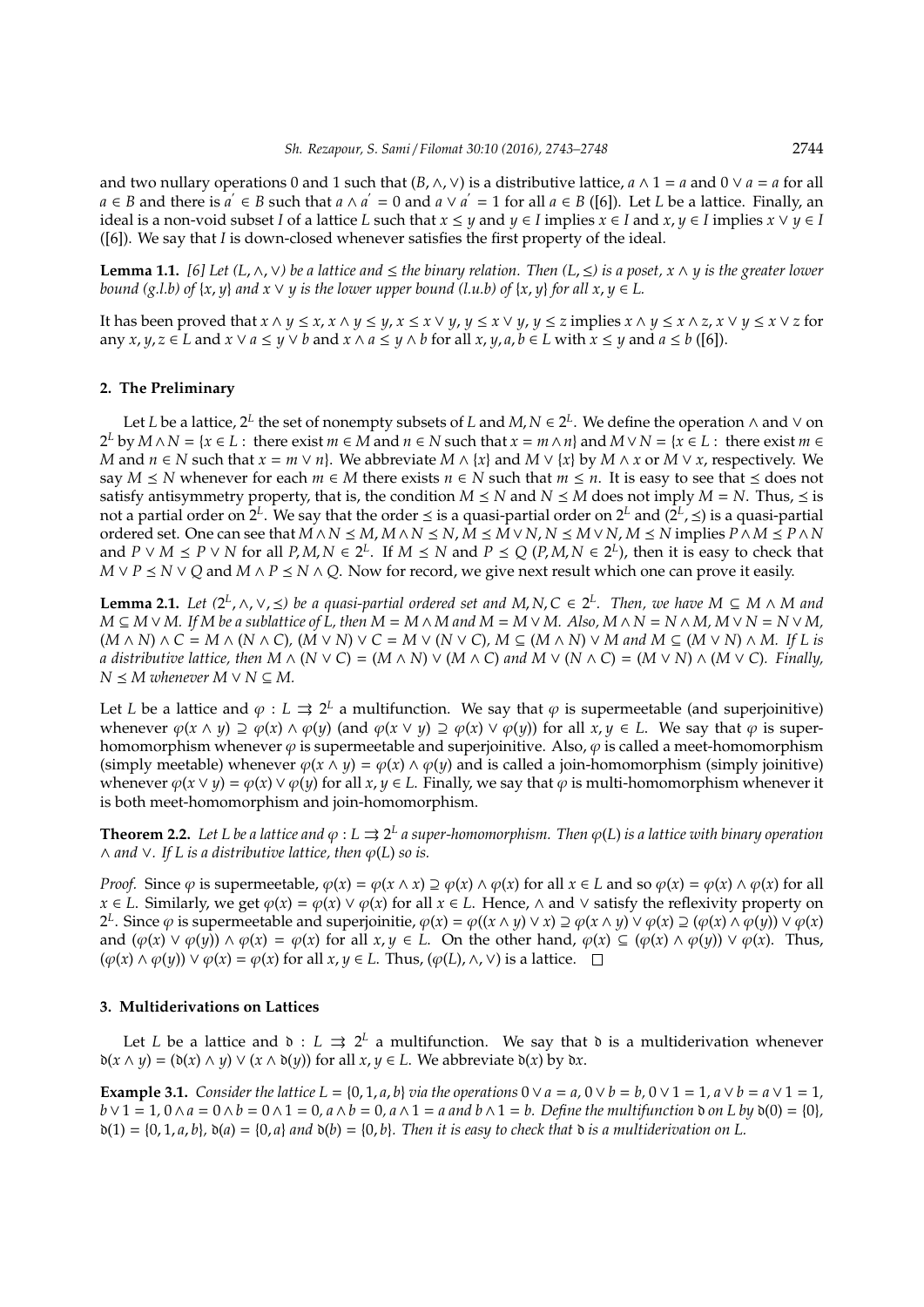**Example 3.2.** *Consider the lattice L* = {0, 1, *a*, *b*} *via the operations*  $0 \vee a = a$ ,  $0 \vee b = b$ ,  $0 \vee 1 = 1$ ,  $a \vee b = b$ .  $a \vee 1 = 1$ ,  $b \vee 1 = 1$ ,  $0 \wedge a = 0 \wedge b = 0 \wedge 1 = 0$ ,  $a \wedge b = a$ ,  $a \wedge 1 = a$  and  $b \wedge 1 = b$ . Define the multifunction  $\phi$  on L *by*  $\delta(0) = \{0\}$ ,  $\delta(1) = \{0, 1\}$ ,  $\delta(a) = \{0, b\}$  *and*  $\delta(b) = \{0, a\}$ . One can check that  $\delta$  *is not a multiderivation on* L.

The following example shows that we can consider infinite lattices.

**Example 3.3.** *Consider the lattice L* = [0, ∞) *via binary operation infimum as* ∧ *and supremum as* ∨*. Define multifunction*  $\mathfrak{d}: L \rightrightarrows 2^L$  by  $\mathfrak{d}x = [0, x]$  for all  $x \in L$ . It is easy to check that  $\mathfrak{d}$  *is a joinitive multiderivation on L.* 

Hereafter, we review some properties of the multiderivations on lattices.

**Proposition 3.1.** Let L be a lattice and  $\mathfrak{d} : L \rightrightarrows 2^L$  a multiderivation. Then,  $\mathfrak{d}x \leq x$  and  $\mathfrak{d}x \wedge \mathfrak{d}y \leq \mathfrak{d}(x \wedge y) \leq \mathfrak{d}x \vee \mathfrak{d}y$  $f$  *for all x, y*  $\in$  *L.* If I is an ideal of L, then  $\delta(I) \in 2^I$ , where  $\delta(I) = \bigcup_{x \in L} \delta x$ . If L has a least element 0 and a greatest *element* 1*, then*  $\delta 0 = \{0\}$  *and*  $\delta 1 \leq 1$ *.* 

*Proof.* Note that,  $bx = b(x \wedge x) = (bx \wedge x) \vee (x \wedge bx) \le x$  for all  $x \in L$ . Thus,  $bx \wedge by \le bx \wedge y$  and  $bx \wedge by \le x \wedge by$ for all  $x, y \in L$ . Hence,

$$
\delta x \wedge \delta y \subseteq (\delta x \wedge \delta y) \vee (\delta x \wedge \delta y) \leq (\delta x \wedge y) \vee (x \wedge \delta y) = \delta(x \wedge y)
$$

for all  $x, y \in L$ . On the other hand,  $\delta(x \wedge y) = (\delta x \wedge y) \vee (x \wedge \delta y) \leq \delta x \vee \delta y$  for all  $x, y \in L$ . Thus,  $\partial x \wedge \partial y \leq \partial(x \wedge y) \leq \partial x \vee \partial y$  for all  $x, y \in L$ . Now, let  $y \in \partial(I)$ . It follows that  $y \in \partial(x)$  for some  $x \in I$ . But, *y* ∈  $\delta(x)$   $\leq$  *x* and so *y*  $\leq$  *x*. Since *I* is an ideal of *L*, *y* ∈ *I*. Hence,  $\delta(I)$  ⊆ *I*. Finally, it is obvious that  $\delta1$   $\leq$  1. Let *x* be an arbitrary element of *L*. Then, we have  $\delta 0 = \delta(x \wedge 0) = (\delta x \wedge 0) \vee (x \wedge \delta 0) = 0 \vee (x \wedge \delta 0) = x \wedge \delta 0$ . Hence,  $\delta 0 \le x$  for all  $x \in L$ . If  $x = 0$ , then we get  $\delta 0 = \{0\}$ .  $\Box$ 

**Proposition 3.2.** Let L be a lattice with a greatest element 1 and  $\delta$  a multiderivation on L. If  $\delta$ 1  $\leq$  x, then  $\delta$ 1  $\leq$   $\delta$ x. *If*  $x \leq \delta$ 1*, then*  $x \in \delta x$ .

*Proof.* Since 1 is the greatest element of *L*,  $\delta x = \delta(1 \wedge x) = (\delta 1 \wedge x) \vee (1 \wedge \delta x) = (\delta 1 \wedge x) \vee \delta x$ . Hence,  $\partial x = \partial x \vee (x \wedge \partial 1) = \partial x \vee \partial 1$  and so  $\partial 1 \leq \partial x$ . Now, let  $x \leq \partial 1$ . Then, there exists  $a \in \partial 1$  such that  $x \wedge a = x$ . By using Proposition 3.1, we get

$$
x = \mathfrak{d}x \vee x = \mathfrak{d}x \vee (x \wedge a) \in \mathfrak{d}x \vee (x \wedge \mathfrak{d}1) = \mathfrak{d}x.
$$

 $\Box$ 

**Definition 3.4.** *Let L be a lattice and* d *a multiderivation on L. We say* d *is an isotone multiderivation on L whenever*  $x \leq y$  *implies*  $\delta x \leq \delta y$ .

Note that every superjoinitive multiderivation  $\delta$  on a lattice *L* is isotone. Let  $x, y \in L$  with  $x \le y$ . Then, we have  $\delta y = \delta(x \lor y) \supseteq \delta x \lor \delta y$ . Thus,  $\delta x \leq \delta y$ .

Now, let *L* be a lattice and *A* ⊆ *L* a sublattice of *L*. Define the multifunction  $\delta$ <sub>*A*</sub> on *L* by  $\delta$ <sub>*A*</sub>(*x*) = *x* ∧ *A* for all *x* ∈ *L*. Then,  $\delta$ <sup>*A*</sup> is a multiderivation on *L*. Note that,

$$
\mathfrak{d}_A(x \wedge y) = x \wedge y \wedge A = (x \wedge y \wedge A) \vee (x \wedge y \wedge A) = (\mathfrak{d}_A(x) \wedge y) \vee (x \wedge \mathfrak{d}_A(y))
$$

for all  $x, y \in L$ . We say that a multiderivation  $\varphi$  on *L* is principle whenever there exists a sublattice *A* of *L* such that  $\varphi(x) = \delta_A(x)$  for all  $x \in L$ .

**Lemma 3.3.** *Every principle multiderivation on a lattice L is isotone.*

*Proof.* Let  $\delta_A$  be a principle multiderivation on a lattice *L* and  $x, y \in L$  with  $x \leq y$ . Then, we have  $\delta_A(x) = x \land A \leq y \land A = \delta_A(y)$ . Hence,  $\delta_A$  is isotone. □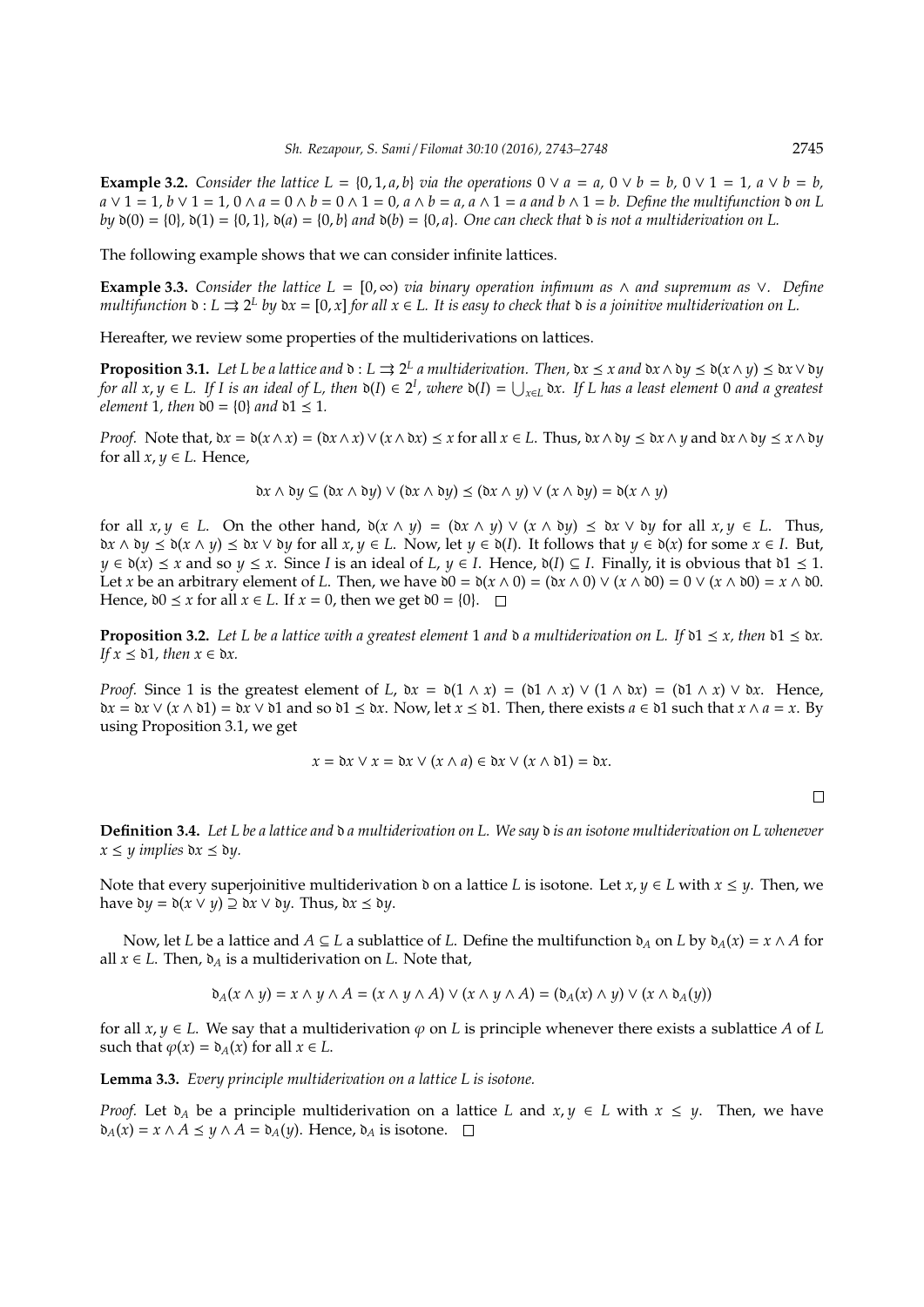**Definition 3.5.** Let L be a lattice and  $\varphi$  a multifunction on L. The set of all fixed points of the multifunction is *defined by*  $Fix_{\varphi}(L) = \{x \in L : x \in \varphi x\}.$ 

Let  $\delta$  be a multiderivation on a lattice *L*. By using Proposition 3.1, we get  $Fix_{\delta}(L) \neq \emptyset$  whenever *L* has a least element zero. By using Proposition 3.2,  $\{x \in L : x \leq \mathfrak{d} \} \subseteq Fix_{\mathfrak{d}}(L)$  whenever *L* has a greatest element 1.

**Lemma 3.4.** *Let L be a lattice and*  $\delta$  *a multiderivation on L. If x, y*  $\in$  *L, y*  $\leq$  *x and x*  $\in$  *bx, then y*  $\in$  *by.* 

*Proof.* Since  $x \in \delta x$ , by using Proposition 3.1 we get  $\delta y \leq y$  which implies that

$$
y = y \lor \delta y = (x \land y) \lor \delta y \in (\delta x \land y) \lor (x \land \delta y) = \delta(x \land y) = \delta y.
$$

 $\Box$ 

**Theorem 3.5.** Let L be a lattice and  $\delta$  a superjoinitive multiderivation on L. Then Fix<sub> $\delta$ </sub>(L) is an ideal of L.

*Proof.* By using Lemma 3.4,  $Fix_0(L)$  is a down-closed set. Thus, it sufficient to show that  $Fix_0(L)$  is closed under the operation ∨. Let  $x, y \in Fix_{\mathfrak{d}}(L)$ . Since  $\mathfrak{d}$  is superjoinitive,  $x \lor y \in \mathfrak{d}x \lor \mathfrak{d}y \subseteq \mathfrak{d}(x \lor y)$ . This completes the proof.  $\Box$ 

Let *L* be a lattice,  $\delta$  a multiderivation on *L* and  $x, y \in L$ . Then,  $\delta x = \delta x \vee (x \wedge \delta(x \vee y))$ . In fact,  $\delta x =$ d(*x* ∧ (*x* ∨ *y*)) = (d*x* ∧ (*x* ∨ *y*)) ∨ (*x* ∧ d(*x* ∨ *y*)) = d*x* ∨ (*x* ∧ d(*x* ∨ *y*)). If *L* has a greatest element 1, then 1 ∈ d1 if and only if *x* ∈  $\delta x$  for all *x* ∈ *L*. Finally, define the multifunction  $\delta^2$  on *L* by  $\delta^2 x = \delta(\delta(x)) = \bigcup_{t \in \delta x} \delta t$  for all *x* ∈ *L*. It is clear that  $Fix_0(L) ⊆ Fix_0(L)$ .

**Proposition 3.6.** *Let L be a lattice and*  $\delta a$  *joinitive multiderivation on L. Then,*  $\delta x$  *is a subset of Fix*<sub> $\delta$ </sub>(*L*) *for all*  $x \in L$ *.* 

*Proof.* Let  $x \in L$  be given. Then, we have

$$
\mathfrak{d}x = \mathfrak{d}(x \vee \mathfrak{d}x) = \bigcup_{t \in \mathfrak{d}x} \mathfrak{d}(x \vee t) = \bigcup_{t \in \mathfrak{d}x} \mathfrak{d}x \vee \mathfrak{d}t = \mathfrak{d}x \vee \bigcup_{t \in \mathfrak{d}x} \mathfrak{d}t = \mathfrak{d}x \vee \mathfrak{d}^2x \subseteq
$$

$$
(\mathfrak{d}x \wedge \mathfrak{d}x) \vee (x \wedge \mathfrak{d}^2x) = \bigcup_{t \in \mathfrak{d}x} (\mathfrak{d}x \wedge t) \vee (x \wedge \mathfrak{d}t) = \bigcup_{t \in \mathfrak{d}x} \mathfrak{d}(x \wedge t) = \mathfrak{d}(x \wedge \mathfrak{d}x) = \mathfrak{d}^2x.
$$

**Theorem 3.7.** Let L be a lattice and  $\delta$  a multiderivation on L. Then,  $\delta$  is isotone if and only if  $\delta(x \wedge y) \leq \delta x \wedge y$  and  $\delta x \wedge y \leq \delta(x \wedge y)$  *for all x, y*  $\in L$ .

*Proof.* If  $\delta$  is isotone, then  $\delta(x \wedge y) \subseteq \delta(x \wedge y) \wedge \delta(x \wedge y) \leq \delta x \wedge \delta y \leq \delta x \wedge y$ . On the other hand, we have d*x* ∧ *y*  $\le$  ( $\delta$ *x* ∧ *y*)  $\vee$  (*x* ∧  $\delta$ *y*) =  $\delta$ (*x* ∧ *y*). Now, assume that  $\delta$ (*x* ∧ *y*)  $\le$   $\delta$ *x* ∧ *y*  $\le$   $\delta$ (*x* ∧ *y*) for all  $x, y \in L$ . Let  $x, y \in L$  with  $x \le y$ . But,  $bx = b(y \wedge x) \le by \wedge x$ . Thus, for each  $a \in bx$  there exists  $b \in by$  such that *a* ≤ *b* ∧ *x*. Hence, *a* ≤ *b* and so  $\delta x$  ≤  $\delta y$ . □

**Lemma 3.8.** Let L be a modular lattice and  $\delta$  be a multiderivation on L. Then,  $\delta$  is isotone if and only if  $\delta(x \wedge y) \leq$  $\partial x \wedge \partial y$  and  $\partial x \wedge \partial y \leq \partial(x \wedge y)$  *for all*  $x, y \in L$ *.* 

*Proof.* First suppose that  $\delta$  is isotone. Since *L* is modular, we have

$$
\Delta x \wedge \Delta y = (\Delta x \wedge \Delta y) \wedge y \wedge x \leq (\Delta x \vee \Delta y) \wedge y \wedge x
$$

$$
= [(\mathfrak{d} x \wedge y) \vee \mathfrak{d} y] \wedge x = [(\mathfrak{d} x \wedge y) \vee \mathfrak{d} y] \wedge x = (\mathfrak{d} x \wedge y) \vee (x \wedge \mathfrak{d} y) = \mathfrak{d}(x \wedge y).
$$

On the other hand, we have  $\delta(x \wedge y) \subseteq \delta(x \wedge y) \wedge \delta(x \wedge y) \leq \delta x \wedge \delta y$ . Now, suppose that  $\delta(x \wedge y) \leq \delta x \wedge \delta y$ and  $\delta x \wedge \delta y \leq \delta(x \wedge y)$  for all  $x, y \in L$ . Let  $x, y \in L$  with  $x \leq y$ . Then, we get  $\delta x = \delta(x \wedge y) \leq \delta x \wedge \delta y$  which implies that  $\delta x \leq \delta y$ .  $\Box$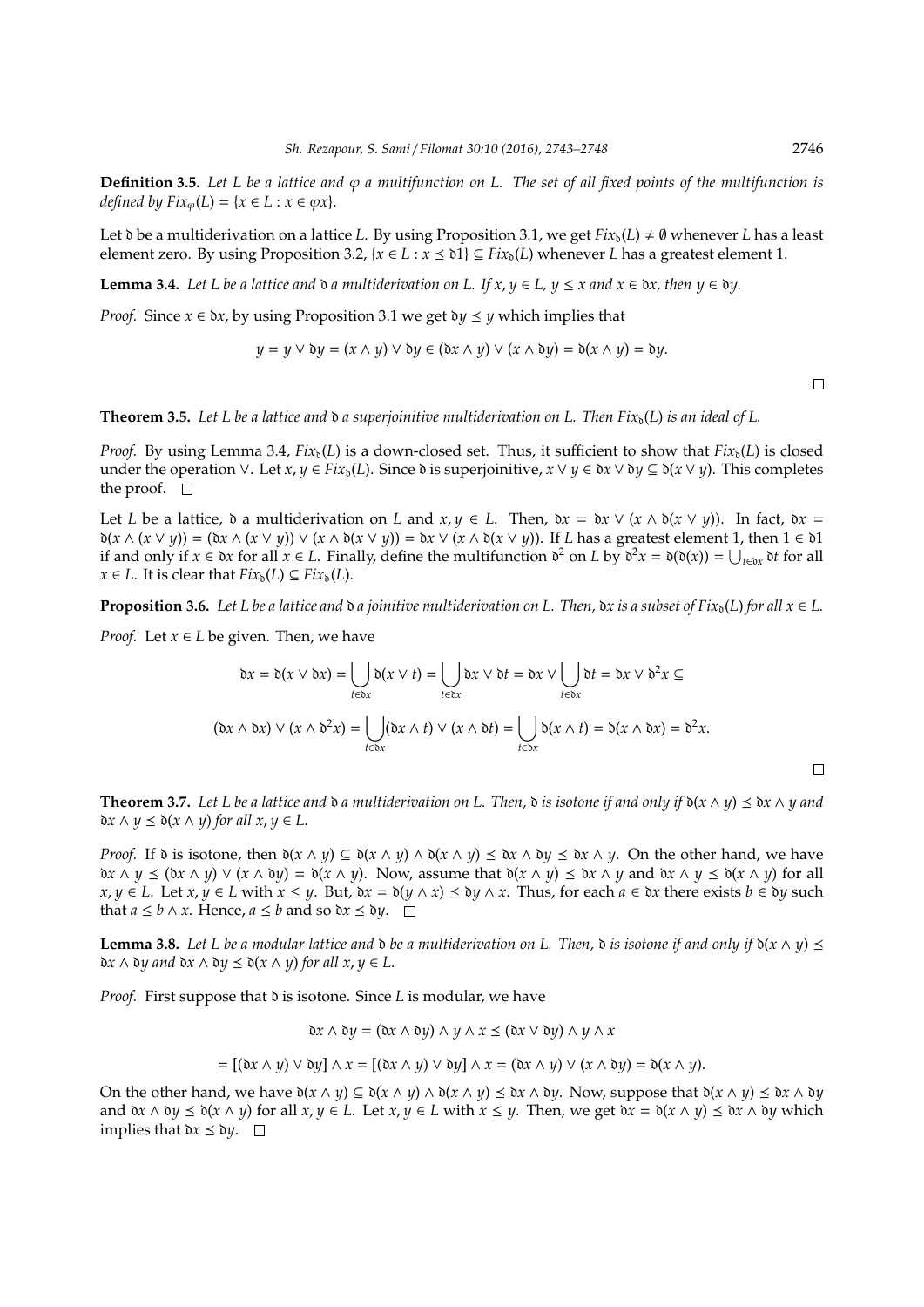**Example 3.6.** *Consider the lattice L* = {0, 1, *a*, *b*, *c*} *via the operations*  $0 \vee a = a$ ,  $0 \vee b = b$ ,  $0 \vee c = c$ ,  $0 \vee 1 = 1$ , *a* ∨ 1 = *b* ∨ 1 = *c* ∨ 1 = 1*, a* ∨ *b* = *a* ∨ *c* = *b* ∨ *c* = 1 *and a* ∧ *b* = *a* ∧ *c* = *b* ∧ *c* = 0*. Now, consider the sublattice*  $A = \{0, 1, b\}$  *of L and define the multiderivation*  $d_A$  *on L by*  $d_A x = x \wedge A$ *. Then it is easy to see that*  $d_A$  *is a principle multiderivation on L. Hence by Using Lemma 3.3,*  $\delta_A$  *is isotone. Moreover by using Lemma 3.8, we have*  $\delta_A(x \wedge y) \leq \delta_A x \wedge \delta_A y$  and  $\delta_A x \wedge \delta_A y \leq \delta_A (x \wedge y)$ .

**Theorem 3.9.** *Let L be a distributive lattice and* d *a superjoinitive multiderivation on L. Then the followings are equivalent.*

*a)* d *is isotone,*

*b*)  $\delta(x \land y) \leq \delta x \land \delta y$  and  $\delta x \land \delta y \leq \delta(x \land y)$  for all  $x, y \in L$ ,  $f(x)$   $\delta(x \vee y) \leq \delta x \vee \delta y$  and  $\delta x \vee \delta y \leq \delta(x \vee y)$  for all  $x, y \in L$ .

*Proof.* Since every distributive lattice is modular, it is sufficient we prove that  $\delta$  is isotone if and only if the condition  $(c)$  holds. First suppose that  $\delta$  is isotone. We show that the condition  $(c)$  holds. Since  $\delta$  is isotone and *L* is distributive, we have  $\delta x \leq \delta(x \vee y)$ ,  $\delta y \leq \delta(x \vee y)$  and

$$
\delta x = \delta x \vee (x \wedge \delta(x \vee y)) = x \wedge (\delta x \vee \delta(x \vee y)).
$$

Similarly,  $\delta y = y \wedge (\delta y \vee \delta(x \vee y))$ . Thus, we get

$$
bx \lor by = [x \land (bx \lor b(x \lor y))] \lor [y \land (by \lor b(x \lor y))] \n= [(x \land (bx \lor b(x \lor y))) \lor y] \land [(x \land (bx \lor b(x \lor y))) \lor (by \lor b(x \lor y))] \n= (x \lor y) \land (bx \lor b(x \lor y) \lor y) \land (x \lor by \lor b(x \lor y)) \land (bx \lor b(y \lor b(x \lor y) \lor b(x \lor y)) \n\supseteq (x \lor y) \land (y \lor bx \lor b(x \lor y)) \land (x \lor by \lor b(x \lor y)) \land (bx \lor by \lor b(x \lor y)) \n= (y \lor bx \lor b(x \lor y)) \land (x \lor by \lor b(x \lor y)) \land (bx \lor by \lor b(x \lor y)) \n\supseteq (y \lor bx \lor b(x \lor y)) \land (bx \lor by \lor b(x \lor y)) \supseteq bx \lor by \lor b(x \lor y).
$$

Hence,  $\delta x \vee \delta y \vee \delta(x \vee y) \subseteq \delta x \vee \delta y$  and so  $\delta(x \vee y) \leq \delta x \vee \delta y$ . Since  $\delta$  is superjoinitive, by using the relations  $\delta x \leq \delta(x \vee y)$  and  $\delta y \leq \delta(x \vee y)$ , we get  $\delta x \vee \delta y \leq \delta(x \vee y) \vee \delta(x \vee y) \subseteq \delta(x \vee y)$  and so  $\delta x \vee \delta y \leq \delta(x \vee y)$  for all *x*, *y* ∈ *L*. Now, suppose that the condition (*c*) holds. Let *x*, *y* ∈ *L* with *x* ≤ *y*. Then,  $\delta x \vee \delta y \leq \delta(x \vee y) = \delta y$ and so  $\delta x \leq \delta y$ . This completes the proof.  $\Box$ 

Here, we provide an example to show that there are some infinite distributive lattices and isotone multiderivations which satisfy assumptions of our results.

**Example 3.7.** *Consider the distributive lattice*  $L = \mathbb{N} \cup \{0\}$  *via binary operation infimum as*  $\land$  *and supremum as*  $\lor$ *. Define multiderivation*  $\delta : L \to 2^L$  *by*  $\delta x = \{0, 1, ..., x\}$  *for all*  $x \in L$ . One can check that  $\delta$  *is isotone and satisfies the conditions Theorems 3.7 and 3.9.*

**Proposition 3.10.** *Let L be a modular lattice and*  $\alpha$  *a multiderivation on L. Then,*  $\alpha$  *is isotone if and only if*  $x \in \alpha x$ *implies*  $\delta(x \lor y)$  ⊆  $\delta x \lor \delta y$  *for all x*,  $y \in L$ .

*Proof.* First suppose that  $\delta$  is isotone and  $x \in \delta x$ . Then, we have  $\delta y = \delta y \vee (y \wedge \delta(x \vee y))$ . Since *L* is modular,  $\delta y = (\delta y \lor y) \land \delta(x \lor y) = y \land \delta(x \lor y)$ . Thus,

$$
\Delta x \vee \Delta y = \Delta x \vee (y \wedge \Delta(x \vee y)) = (\Delta x \vee y) \wedge \Delta(x \vee y).
$$

Since  $x \in \partial x$ , we get  $\partial(x \vee y) = (x \vee y) \wedge \partial(x \vee y) \subseteq \partial x \vee \partial y$ . Since  $\partial \partial x$  is superjoinitive, we obtain  $\partial(x \vee y) \subseteq \partial x \vee \partial y$ . If  $x \in \partial x$  implies  $\partial(x \vee y) \subseteq \partial x \vee \partial y$  for all  $x, y \in L$ , then one can easily get that  $\partial$  is isotone. □

Let *L* be a modular lattice and  $\delta$  a superjoinitive multiderivation on *L*. Then, it is easy to conclude that  $\delta$  is isotone if and only if  $x \in \partial x$  implies  $\partial(x \vee y) = \partial x \vee \partial y$  for all  $x, y \in L$ .